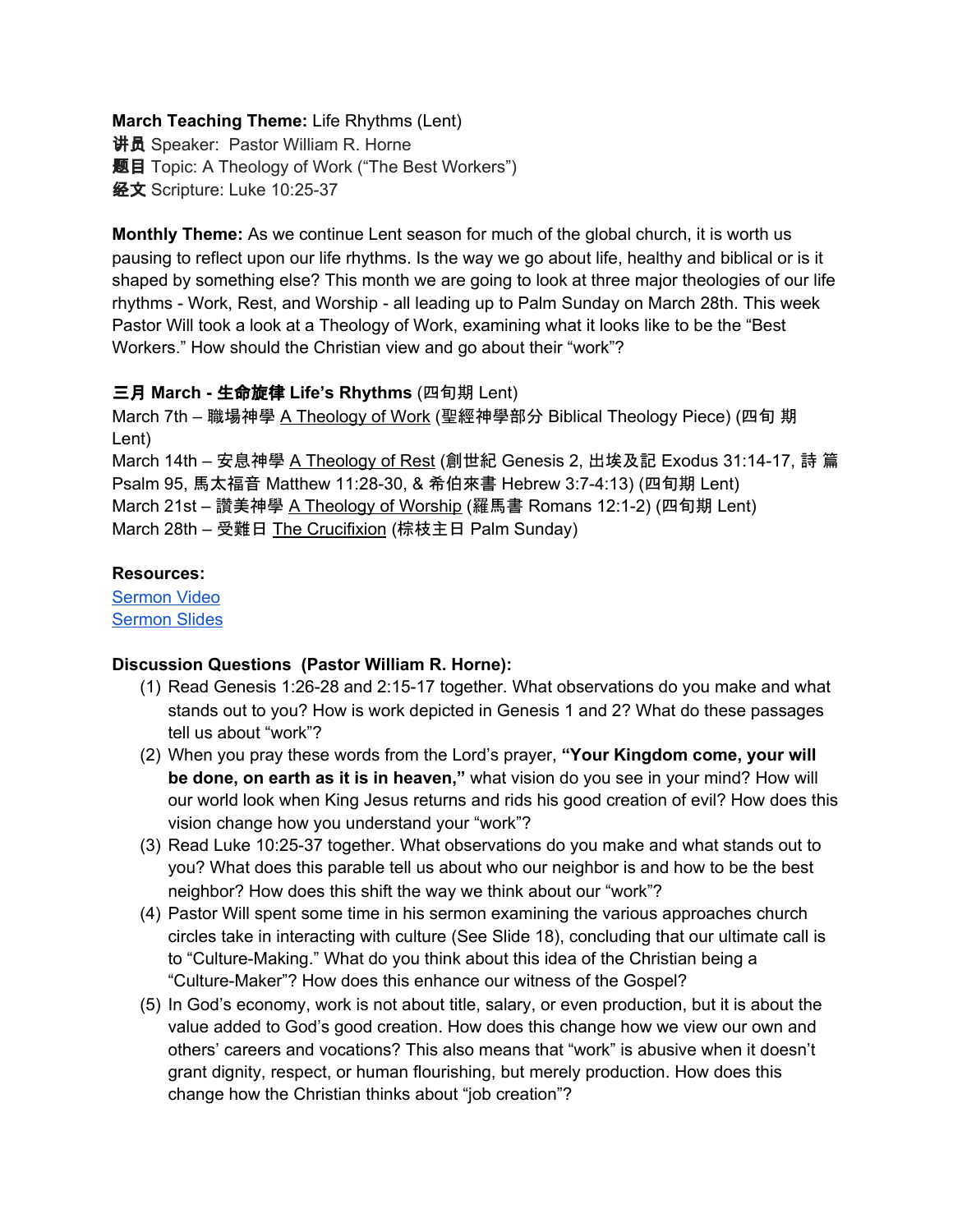## **Important Notes (Pastor William R. Horne):**

Notes on Q1: There are two important things for us to notice from the text today. *First,* the "Image of God" is not primarily a statement about human nature, but a given responsibility and role to "rule over creation." *Second,* the picture we get of how human beings "rule" and "subdue" creation in Genesis 1 and 2 is gardening. This passage tells us, that before evil and sin ever entered the picture, humanity had been called to participate in fruitful "work."Foundationally then, "work" is not a necessary evil but something proclaimed by God to be "good" at the beginning of creation.

Notes on Q2: The Christian is called to live well in our time of "already-not yet." This means that we are eagerly awaiting and hoping for King Jesus' return when heaven and earth will be fully reunited. But, the Christian's waiting is an *active waiting*, meaning in our current time we live and act in "faith," by the way of the Kingdom of God. The vision of how things should be and will be in the Kingdom of God controls what we pursue, while we simultaneously realize the Kingdom will only fully be realized when Jesus comes back. Thus, in our "work," we act in "faith" by the vision of how things should be and will be. (This ties to my repeated theme - giving people a taste of glimpse of "heaven on earth.")

Notes of Q3: The Samaritan first saw the beaten man with compassion and then he loved his neighbor by *leveraging his resource for the sake of the other*. Part of the reason the Samaritan could engage in this act of love was his economic capacity that came from diligent labor and wise financial stewardship. Recall, Paul uses similar logic in Ephesians 4:28, **"Anyone who has been stealing must steal no longer, but must work, doing something useful with their own hands,** *so that* **they may have something to share with those in need."** (Key in on the "so that"). We see that honest profit in business is a good thing, but it must be motivated and primarily used on "loving one's neighbor."

Notes on Q4: Recall, that "culture" in general is a good thing and something we can't escape as it is "the very water we swim in." However, "culture," just like the rest of creation, has been tainted by evil. Thus, the Christian must take a nuanced and careful approach to how we interact with culture. We don't out-right condemn nor do we uncritically consume. The Christian ultimately is called to "Culture-Making," that we would contribute something beautiful in the world, and in our contribution people would be directed towards the true King. With this in mind, doing your work well and pursuing excellence is honoring God.

Notes on Q5: The Christian should value work based upon the "good" that is added to creation through it, as opposed to titles, status, and paychecks. Christians must fight to create good, dignifying work for themselves and others. The Christian must stand against socially irresponsible work like Pay-Day Loans and anti-human flourishing work like the porn industry. The Christian must be an advocate for healthy work practices and a creator of dignifying work for all humanity.

# **Sermon Summary (Elder Yin):**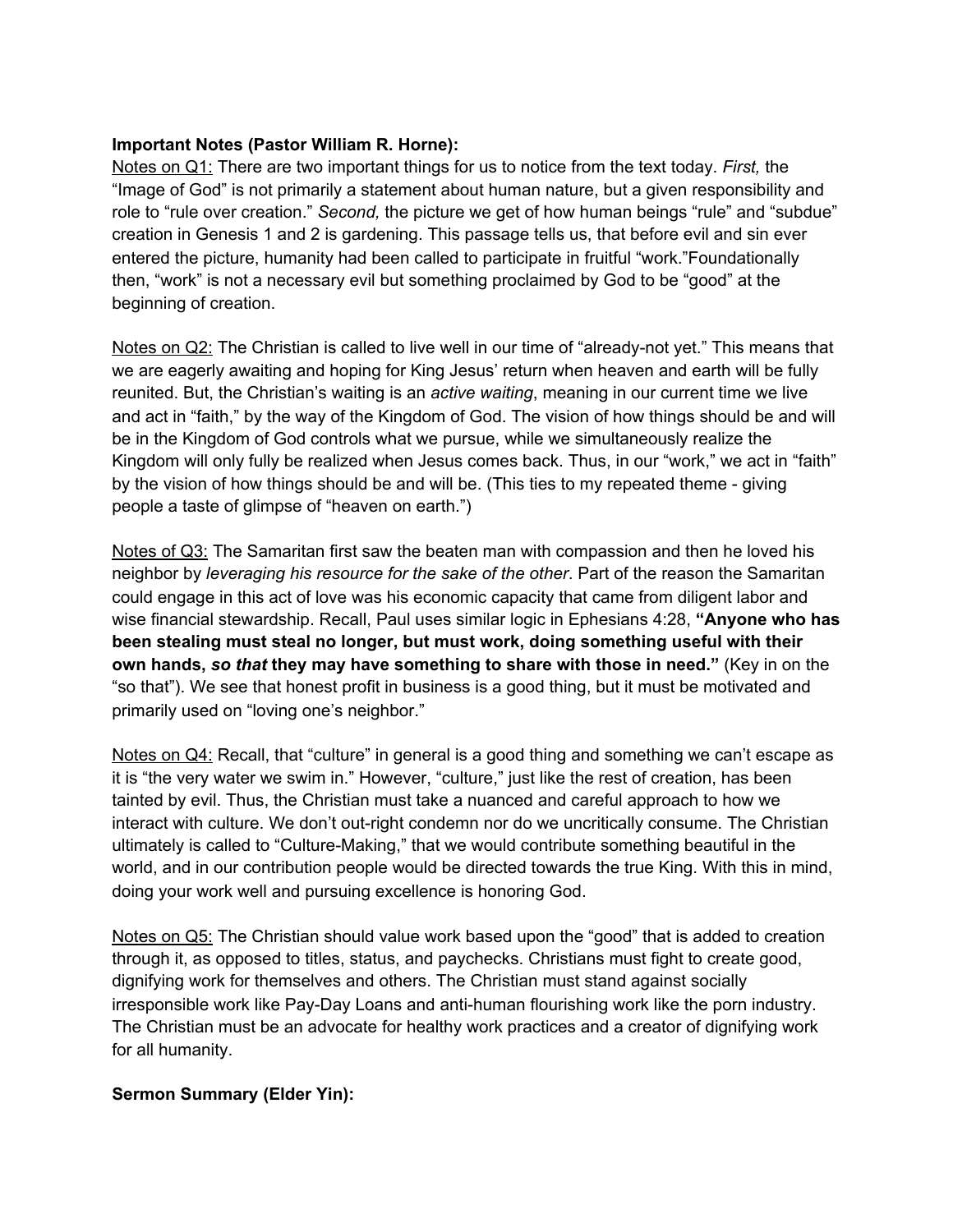最好的工人 Pastor Will Horne 3/7/21

"有一个律法师起来试探耶稣, 说:「夫子!我该做什么才可以承受永生?」 耶稣对他说:「律 法上写的是什么?你念的是怎样呢?」 他回答说:「你要尽心、尽性、尽力、尽意爱主—你的 神;又要爱邻舍如同自己。」 耶稣说:「你回答的是;你这样行,就必得 永 生。」 那人要显明 自己有理,就对耶稣说:「谁是我的邻舍呢?」 耶稣回答说:「有一个人从 耶路撒冷 下 耶利哥 去,落在强盗手中。他们剥去他的衣裳,把他打个半死,就丢下他走了。 偶然有一个祭司从这条 路下来,看见他就从那边过去了。 又有一个 利未 人来到这地方, 看见他, 也照样从那边过去 了。 惟有一个 撒马利亚 人行路来到那里,看见他就动了慈心, 上前用油和酒倒在他的伤处,包 裹好了,扶他骑上自己的牲口,带到店里去照应他。 第二天拿出二钱银子来,交给店主,说: 『你且照应他;此外所费用的,我回来必还你。』 你想,这三个人哪一个是落在强盗手中的邻舍 呢?」 他说:「是怜悯他的。」耶稣说:「你去照样行吧。」" 路加福音 10:25-37 CUNPSS-神

https://www.bible.com/48/luk.10.25-37.cunpss-神

生命旋律-职场神学

职场在教会不常讲,我们化很多时在工作上。神要我们工作上荣耀神。

最好的工作是最好的邻居和见证人和倡导者(advocator)

路线图

1,工作建立在上帝的形象上,

创1:26-28:"神说:「我们要照着我们的形象、按着我们的样式造人,使他们管理海里的鱼、空 中的鸟、地上的牲畜,和全地,并地上所爬的一切昆虫。」 神就照着自己的形象造人,乃是照着 他的形象造男造女。 神就赐福给他们,又对他们说:「要生养众多,遍满地面,治理这地,也要 管理海里的鱼、空中的鸟,和地上各样行动的活物。」" 创世记 1:26-28

A,工作在神的形象的基础上:神的形象是指神造人按着神的形象,神的形象也包括神有管理祂 自己所创造的国度的大能,我们有祂的形象我们就是皇家的管理员,管理神所造的国度。治理受 造之物,和神一起合作来管理。我们是祂的好管家。

我们好的工作会让人感受到在这世上有天国样子。

B, 我们的工作是被神所塑造的, 我们的生活和工作, 所作所为都是为了耶稣的第二次再来, 所 以当我们说"愿你的国度行在地上如同行在天上"我们讲的话中是有份量的。我们的工作是反照 出神的形象。

C,工作动力来源于神,神命令要我们爱邻舍。对工作有正确的态度。例:制造车的人有爱邻舍 的动力,制造出来的车是为了让车主能表达爱邻舍的爱心。

2,最好的工人

A, 最好的工人是最好的邻居, 能慷慨介囊, 路10, 律法师, 问耶稣如何能进天国。耶稣回答是 爱神和爱邻舍。那谁是我的邻居?耶稣用撒马利亚人的故事来闸述。路10:25-29也讲到爱邻 舍。"有一个律法师起来试探耶稣, 说:「夫子!我该做什么才可以承受永生?」 耶稣对他说: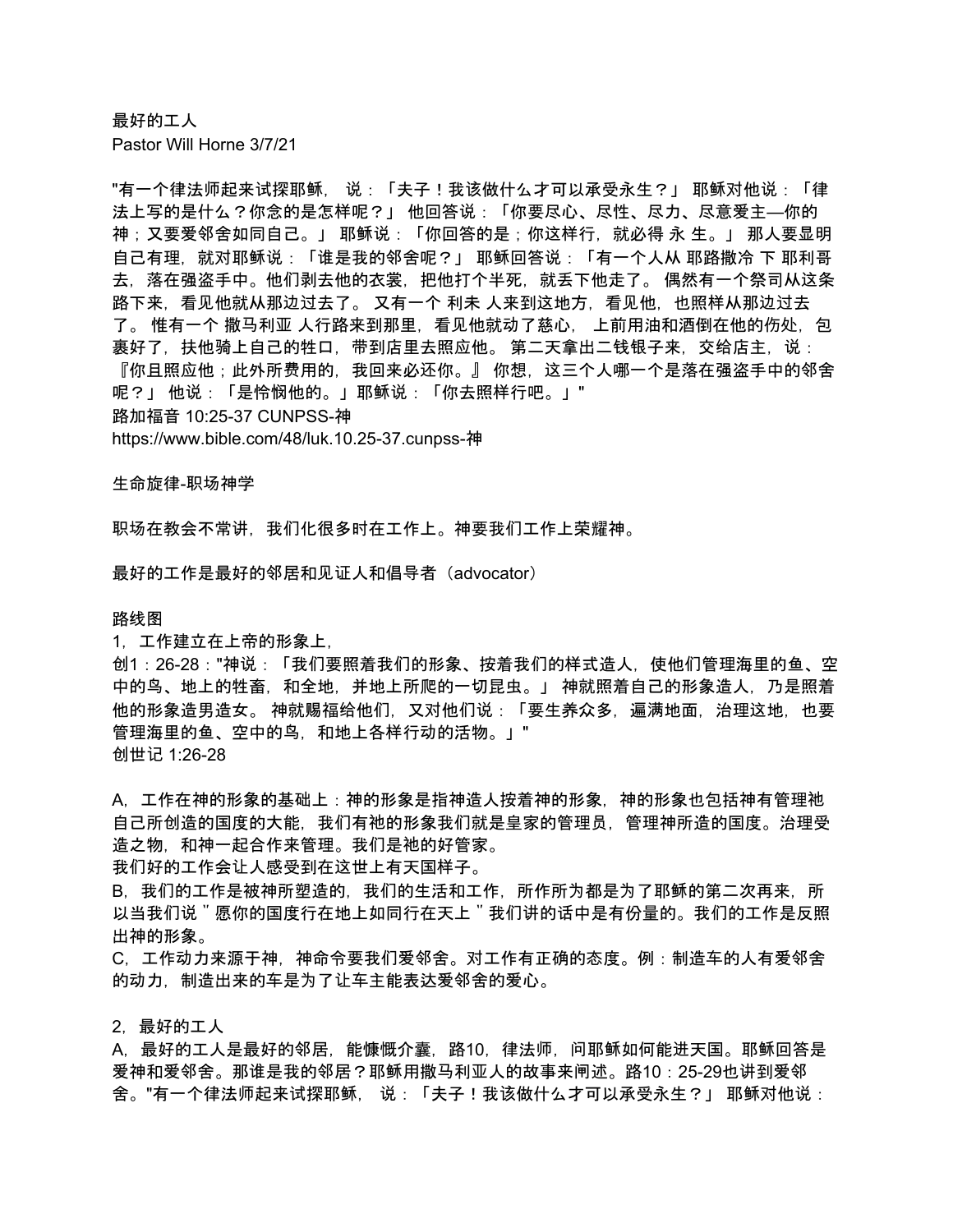「律法上写的是什么?你念的是怎样呢?」 他回答说:「你要尽心、尽性、尽力、尽意爱主—你 的 神;又要爱邻舍如同自己。」 耶稣说:「你回答的是:你这样行,就必得 永 生。」 那人要 显明自己有理,就对耶稣说:「谁是我的邻舍呢?」 耶稣回答说:「有一个人从 耶路撒冷 下 耶 利哥 去,落在强盗手中。他们剥去他的衣裳,把他打个半死,就丢下他走了。 偶然有一个祭司从 这条路下来,看见他就从那边过去了。 又有一个 利未 人来到这地方,看见他,也照样从那边过 去了。 惟有一个 撒马利亚 人行路来到那里,看见他就动了慈心, 上前用油和酒倒在他的伤处, 包裹好了,扶他骑上自己的牲口,带到店里去照应他。第二天拿出二钱银子来,交给店主,说: 『你且照应他;此外所费用的,我回来必还你。』 你想,这三个人哪一个是落在强盗手中的邻舍 呢?」 他说:「是怜悯他的。」耶稣说:「你去照样行吧。」" 路加福音 10:25-37

邻居是谁?是周围的人,用撒马利亚人的故事耶稣回答了问题。撒马利亞人有怜悯之心。不仅这 里说谁是邻居而是回答了谁是最好的邻居。撒马利亚人能帮人也因为他是个好的工人,有能力帮 人,得财富的动人是为了帮助人。(不是养老传代?)。"从前偷窃的,不要再偷;总要劳力,亲 手做正经事,就可有 余 分给那缺少的人。" 以弗所书 4:28

B, 最好的工人是最好的见证人。文化建造,

教会和文化的互动

-遣责流行文化

-批评流行文化

-抄流行文化

-接受流行文化。

问题这是被动的行为,我们都住在这文化中,基督徒应创造文化,透过我们的工作来创造文化, 为神做见证。带人信神。神创造葡萄,使葡萄成为酒,麦成面包。新天新地是一个城市,在启示 录,城市是很复杂完成的系统,是有文化的,天国降临到人间。神是创造文化者。

C,最好的工人是最好的倡导者

工作对生活很重要,工作机会很重要。不应有工作高低贵贱。不是因工资,工种,头铠而高低, 所有的工作都是一样重要。很多人事实上他们的工作却被压迫的,很低的工资,或者不道德或不 平等的工作,被欺压在工作地,世上很多的工作是不付合神的,需基督徒要站起来倡导,为他人 得到好的工作。

神把我们放在岗位上为神工作,我们所做的能让人看见神或者使人跌得,周一到周五也重要,我 们是代表神的。

The Best Workers Pastor Will Horne Luke 10:25-37 about the Good Samaritan Season of Lent, reflect on our life Month of March: A theology of Work A theology of Rest A theology of Worship Then lead to Palm Sunday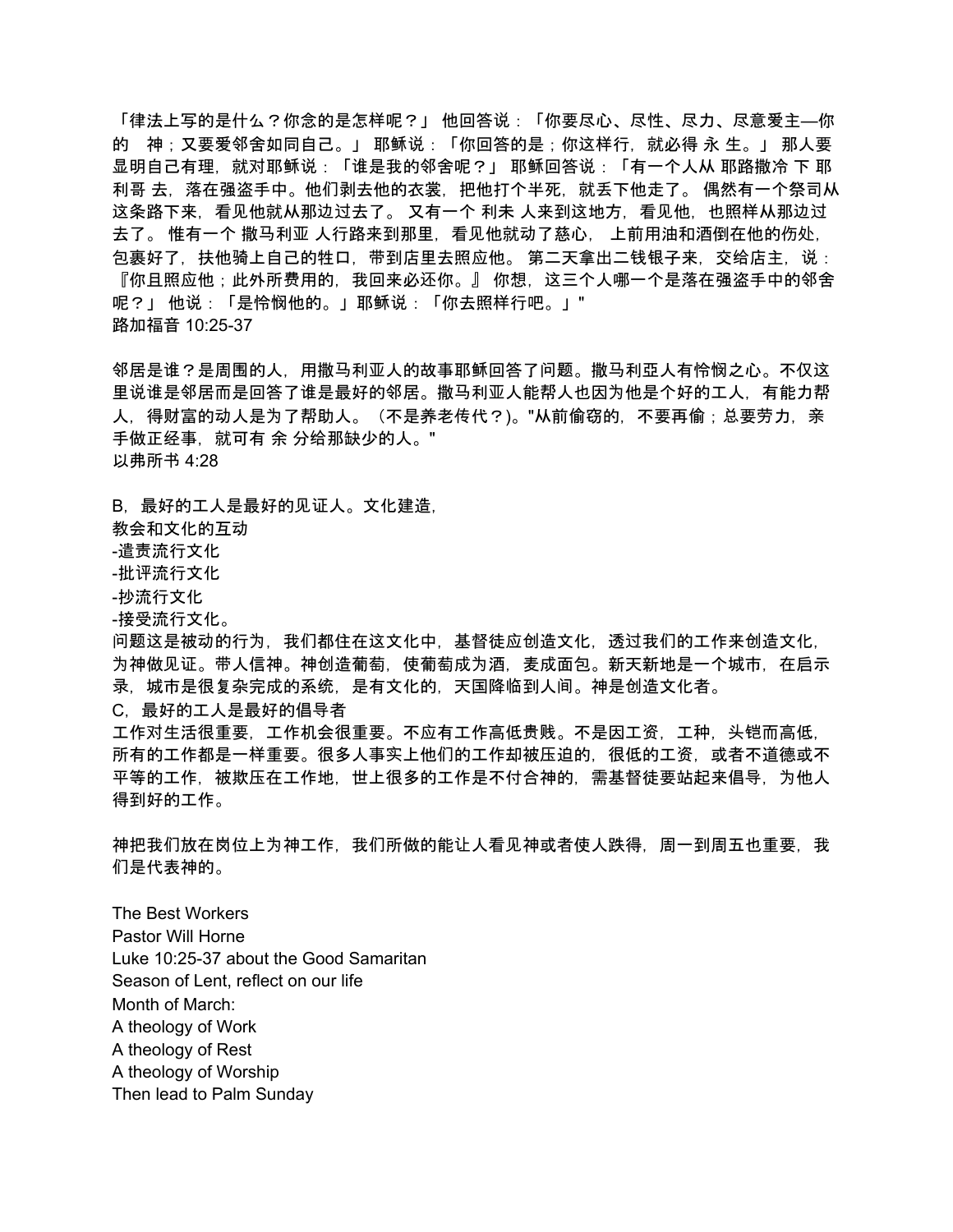Work is often usual topic of Christians. god's in the work of redemption of all creations, care about our dignity in work.

HS empowers us to be the doer

Primary claim:

The best workers make the best neighbors, best witnesses, and best advocates

Foundation of a theology of work

(1)Our work is Grounded in the image of god

Genesis 1:26-28 mankind is made in God's image, be fruitful, to rule over the creatures • the image of God is not just limited to human self, but rule over and care for the creation God alone is the king, not worship the worldly king; Also can't make image of God We rule, make us royalty

We are responsible in gardening, fruitful work. Work is not evil, good dignified work is important part of being human. We are suppose the steward of God's creation

(2)Our work is Shaped by kingdom of god

People of God are looking forward to the day of his second coming, live and act in faith while waiting. So take serious of "may your kingdom come, on earth as is in heaven"

Our work in excellence reflects God's image

(3) our work is Motivated by love of neighbors

The core of our faith

So dramatically shift your attitude of work, approach our work with the right attitude

New minivan to pastor Tian and pastor Will, how to use this van reflect our purpose.

Many people labor to make this van, make this van accessible to the consumer, they indirectly served, and shifted their love to the pastors' families

The best workers

(1)The best workers Make the best neighbors ( generosity)

Luke 10, the compelling story of Good Samaritan.

What must I do to inherit eternal life, asked by a legal expert.

Love your God, and neighbors, w all your hearts, soul, strength

But who is my neighbor? Jesus responded with this story

17 miles Jerusalem to Jericho

Attacked by robbers

A priest

A Levite, both avoided him

But a Samaritan, despised by the Jewish people, helped and gave the inn keeper 2 days'

income, and pay for extra expense for his care

The best neighbor looks like the Samaritan

He cared, leveraged his income to help him

He had the financial ability because of the good work and money management

Ephesians 4:28 work w your hands, share with those in need,

This is the purpose of earning money, to address the economic poverty

To serve others, help others

Live with radical generosity